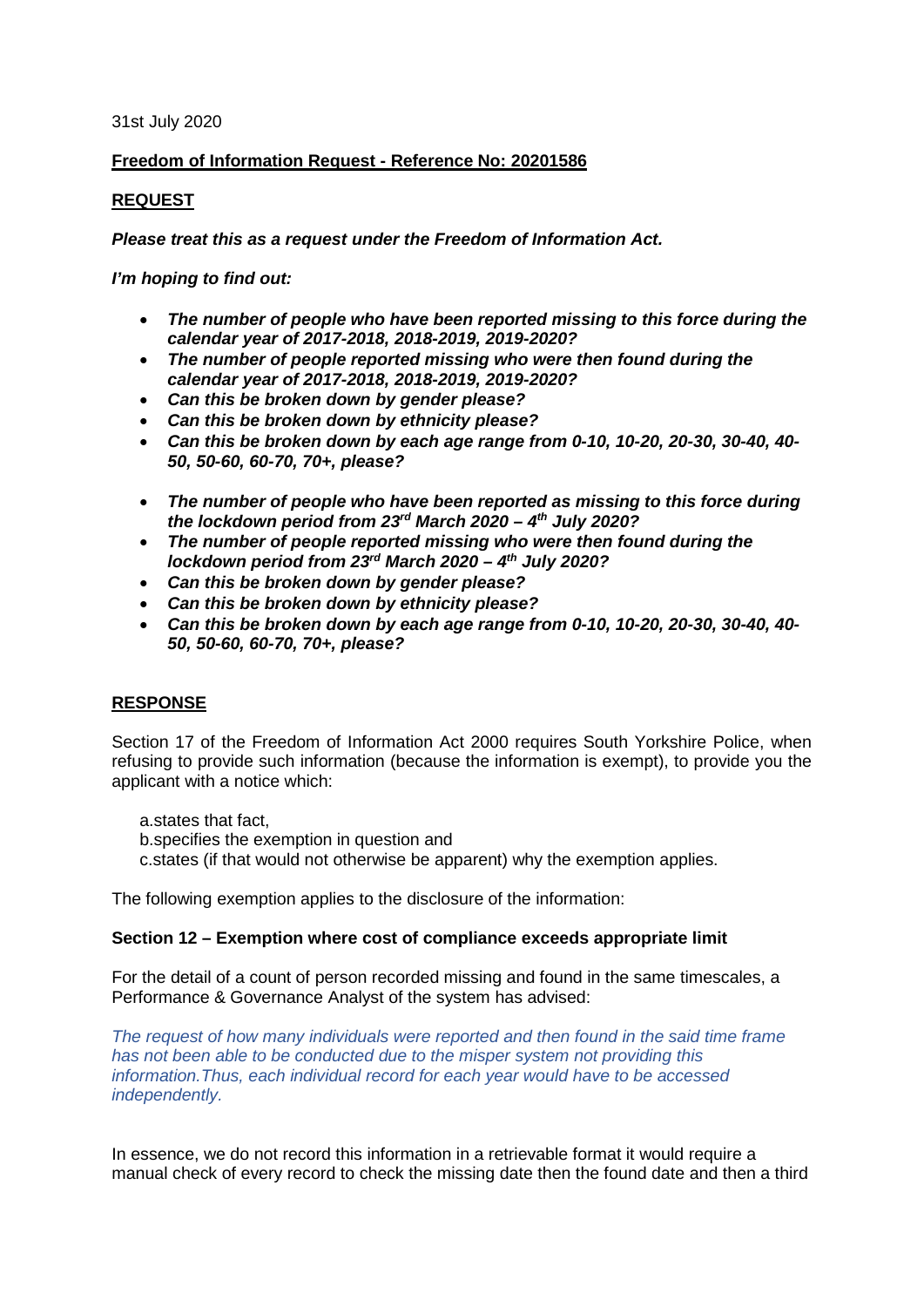check to see if they fall in the same time parameters. This process would take much longer than 18 hours' work.

The Freedom of Information and Data Protection (Appropriate Limit and Fees) Regulations 2004 provide that the cost limit for non-central government public authorities is £450. This must be calculated at the rate of £25 per hour, providing an effective time limit of 18 hours.

Guidance from the Information Commissioner to public authorities is that where one part of a request is reasonably estimated to exceed the appropriate limit then the authority is not obliged to consider or comply with the remainder of the request up to the point at which the appropriate limit has been reached. Please note point 30 of the below link:-

[https://ico.org.uk/media/for](https://ico.org.uk/media/for-organisations/documents/1199/costs_of_compliance_exceeds_appropriate_limit.pdf)[organisations/documents/1199/costs\\_of\\_compliance\\_exceeds\\_appropriate\\_limit.pdf](https://ico.org.uk/media/for-organisations/documents/1199/costs_of_compliance_exceeds_appropriate_limit.pdf)

**Although excess cost removes the force's obligations under the Freedom of Information Act, as a gesture of goodwill, I have supplied information, relative to your request, retrieved or available before it was realised that the fees limit would be exceeded. I trust this is helpful, but it does not affect our legal right to rely on the fees regulations for the remainder of your request neither does it bind South Yorkshire Police to any commitment that it will release information in such a manner in the future** *.*

I had approached our Performance & Governance unit for assistance with your request. An Analyst has provided the below explanation and attached data.

*Please find attached the response to FOI 20201586 and the below explanation.*

#### *MISPER Data –*

*I have included a count of missing persons who have been reported missing during the years of 2017-2018, 2018-2019, 2019-2020 as per the request, broken down by:*

- *Gender*
- *Ethnicity*
- *Ages (Please note: age ranges are not an exact of the request due to the misper system already providing pre-set groupings.)*

*The request of how many individuals were reported and then found in the said time frame has not been able to be conducted due to the misper system not providing this information.Thus, each individual record for each year would have to be accessed independently.* 

*In addition, I have also included a tab with the count of missing persons who have been reported missing during the lockdown period of 23rd March 2020 to 4th July 2020. as per the request, broken down by:*

- *Gender*
- *Ethnicity*